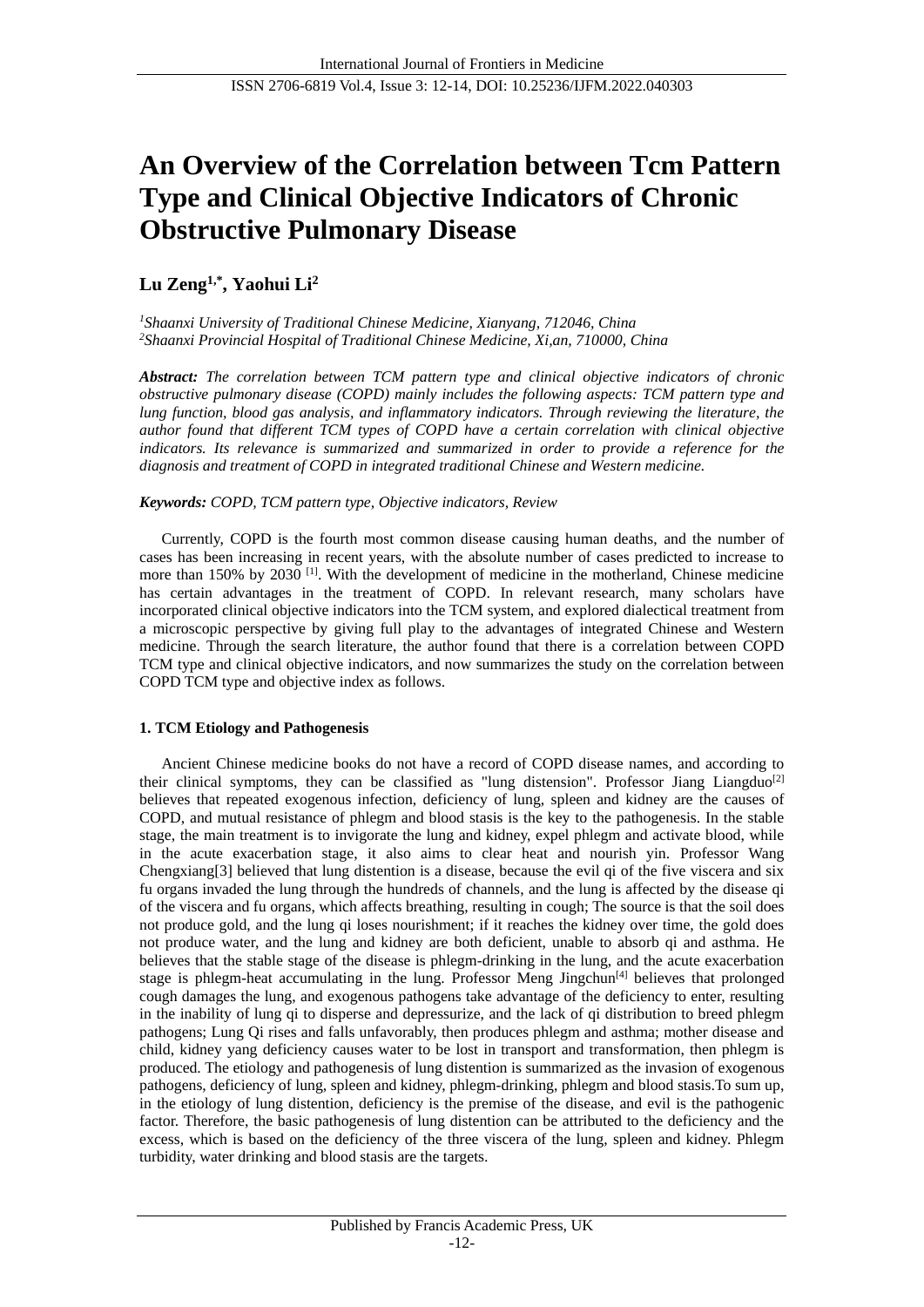## ISSN 2706-6819 Vol.4, Issue 3: 12-14, DOI: 10.25236/IJFM.2022.040303

#### **2. Correlation between TCM Syndrome Types and Main Objective Indicators**

#### *2.1 TCM Syndrome Types and Lung Function*

COPD is a disease characterized by persistent airflow limitation, and pulmonary function test is the main objective indicator for judging persistent airflow limitation, which is of great significance for the diagnosis and treatment of COPD. Zhao Na<sup>[5]</sup> selected 30 AECOPD inpatients with TCM syndrome types: wind-cold attacking the lung, phlegm-damp obstructing the lung, phlegm-heat blocking the lung, and water-drinking lingering the heart, respectively, and measured forced vital capacity (FVC), forced breathing in the first second and calculated the ratio of FEV1/FVC to the predicted value. The results showed that the levels of FEV1 and FEV1/FVC in the lungs with wind-cold attack were significantly higher than those in the water-drinking heart, phlegm-heat obstructing the lung, and phlegm-damp obstructing the lung (P<0.05). However, there was no significant difference in pulmonary function between drinking water to the heart, phlegm-heat obstructing the lung, and phlegm-damp obstructing the lung.Some scholars<sup>[6-8]</sup> found that phlegm-heat obstructing the lung accounted for the highest clinical proportion by including COPD patients, followed by lung-kidney qi deficiency, phlegm turbidity obstructing the lung, and phlegm stasis obstructing the lung syndrome. The results of FEV1/FVC and FEV1 from high to low were: phlegm turbidity obstructing the lung, phlegm-heat obstructing the lung, phlegm stasis obstructing the lung, lung-kidney qi deficiency (P<0.05). Blood gas analysis can understand and determine pulmonary ventilation or ventilation dysfunction, the type and severity of respiratory failure.

#### *2.2 TCM Syndrome Types and Blood Gas Analysis*

Zhao Na's study<sup>[5]</sup> showed that the PaO2 of water-drinking Lingxin type was significantly lower than that of wind-cold attacking the lung, phlegm-dampness blocking the lung, and phlegm-heat obstructing the lung, while PaCO<sub>2</sub> was significantly higher than the other three types  $(P<0.05)$ . There was no significant difference in PaO<sub>2</sub> and PaCO<sub>2</sub> among the three syndromes of wind-cold attacking the lung, phlegm-damp obstructing the lung, and phlegm-heat obstructing the lung.Wang  $Zhao^{[7]}$ selected 81 COPD patients and found that the results of PaCO<sub>2</sub> and PaO<sub>2</sub> were the most serious in both lung and kidney deficiency, followed by phlegm and blood stasis obstructing the lung, phlegm-heat obstructing the lung, and phlegm-damp obstructing the lung, with significant differences.Zou Peng[8] and others screened out 320 patients who met AECOPD for blood gas analysis, and the results showed that the PaO<sub>2</sub> of lung and kidney deficiency was significantly lower than the syndrome of phlegm and blood stasis blocking the lung, phlegm-heat blocking the lung, and phlegm-damp blocking the lung. The PaCO<sub>2</sub> was significantly higher in lung and kidney deficiency, phlegm and blood stasis obstructing the lung than phlegm-heat obstructing the lung and phlegm-damp obstructing the lung  $(P< 0.05)$ . There is a correlation between TCM syndrome types of COPD and the degree of dyspnea.

#### *2.3 TCM Syndrome Types and Inflammatory Indicators*

COPD can aggravate symptoms through bacterial infection, cold air and interruption of conventional treatment, and progress to an acute exacerbation period with increased inflammatory mediators and airway inflammation. Therefore, the detection of inflammatory factors is of great significance for judging the severity of the disease and treatment  $[9]$ . Liu Guangming $[10]$  selected 153 AECOPD patients to detect PCT and hs-CRP. The results showed that compared with 20 patients with stable COPD, these two indicators were significantly higher in patients with AECOPD than those in stable COPD. The PCT and hs-CRP detected in AECOPD patients with phlegm-heat stagnant lung and phlegm blocking the orifices were significantly higher than those of phlegm-damp blocking the lung, wind-cold attacking the lung, and lung-kidney qi deficiency, and the differences were significant.

#### **3. Summary**

Traditional Chinese medicine has certain advantages in the treatment of COPD, and clinical treatment of COPD patients with integrated traditional Chinese and Western medicine can improve their survival rate and quality of life. Exploring the TCM syndrome types and clinical objective indicators of COPD can enable physicians to scientifically and comprehensively understand the etiology, pathogenesis and clinical manifestations of COPD, more objectively guide clinical syndrome differentiation, and optimize diagnosis and treatment plans. However, there are some shortcomings in